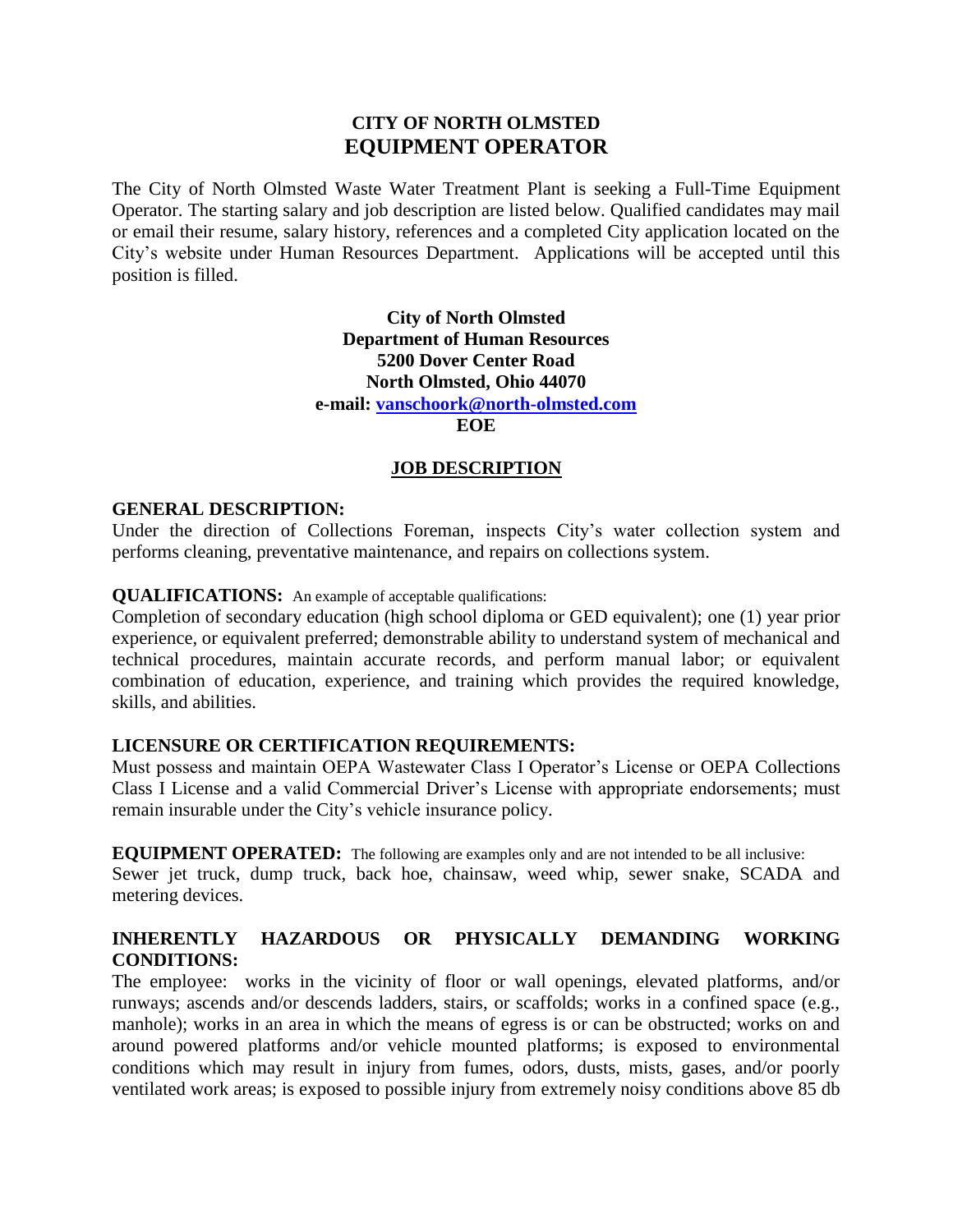caused by blowers, backwashing filters, engines, etc.; is exposed to possible injury from hazardous gases, chemicals, flammables, or air contaminants; is exposed to possible injury from hazardous waste; is exposed to possible injury due to unclean or unsanitary conditions; is exposed to possible injury as a result of electrical shock; has exposure to possible injury as a result of working with moving mechanical parts such as motor shafts, belts, chains, etc.; is exposed to possible injury from explosions; is exposed to possible injury as a result of falling from high places; works around chemicals in containers or in the form of dust, mists, fumes, or vapors; may be exposed to blood borne pathogens; has occupational exposure to hazardous chemicals in laboratories; has exposure to hot, cold, wet, humid, or windy weather conditions; has exposure to hazardous driving conditions; may be required to work evenings, nights or weekends; lifts and carries objects weighing up to 75 pounds; may be required to move objects weighing several hundred pounds.

Note: In accordance with the U.S. Department of Labor physical demands strength ratings, this is considered heavy work.

# **JOB DESCRIPTION AND WORKER CHARACTERISTICS:** JOB DUTIES

### **ESSENTIAL FUNCTIONS OF THE POSITION:** For purposes of 42 USC 12101:

- 1. Inspects water collection system ("System") to maintain normal operation of system (e.g., monitors SCADA status, responds to alarms and customer complaints, conducts visual inspection of system, etc.); operates pickup trucks, dump trucks, backhoe, sewer jet truck, sea snake, hand tools, and other equipment etc., to assist with repair and maintenance of System (e.g., performs preventative maintenance; jet-vacs sanitary sewers; repairs leaks in sewer mains; snakes sewers to remove blockages; installs new sewer mains; repairs manholes, valves, and lifts).
- 2. Maintains records reflecting tests performed, adjustments/repairs made, readings, problems encountered, and other related data.
- 3. Assists with general projects, maintenance or clean-up tasks as assigned by supervisor (e.g., general cleaning, painting, grass cutting, etc.); may be assigned to work in other divisions of the City to operate medium and light equipment (e.g., snow and ice control) and to perform maintenance and repair functions typically performed by employees in such division.
- 4. Maintains required licensures and certification.
- 5. Meets all job safety requirements and all applicable PERRP (Public Employment Risk Reduction Program) safety standards that pertain to essential functions.
- 6 Demonstrates regular and predictable attendance.